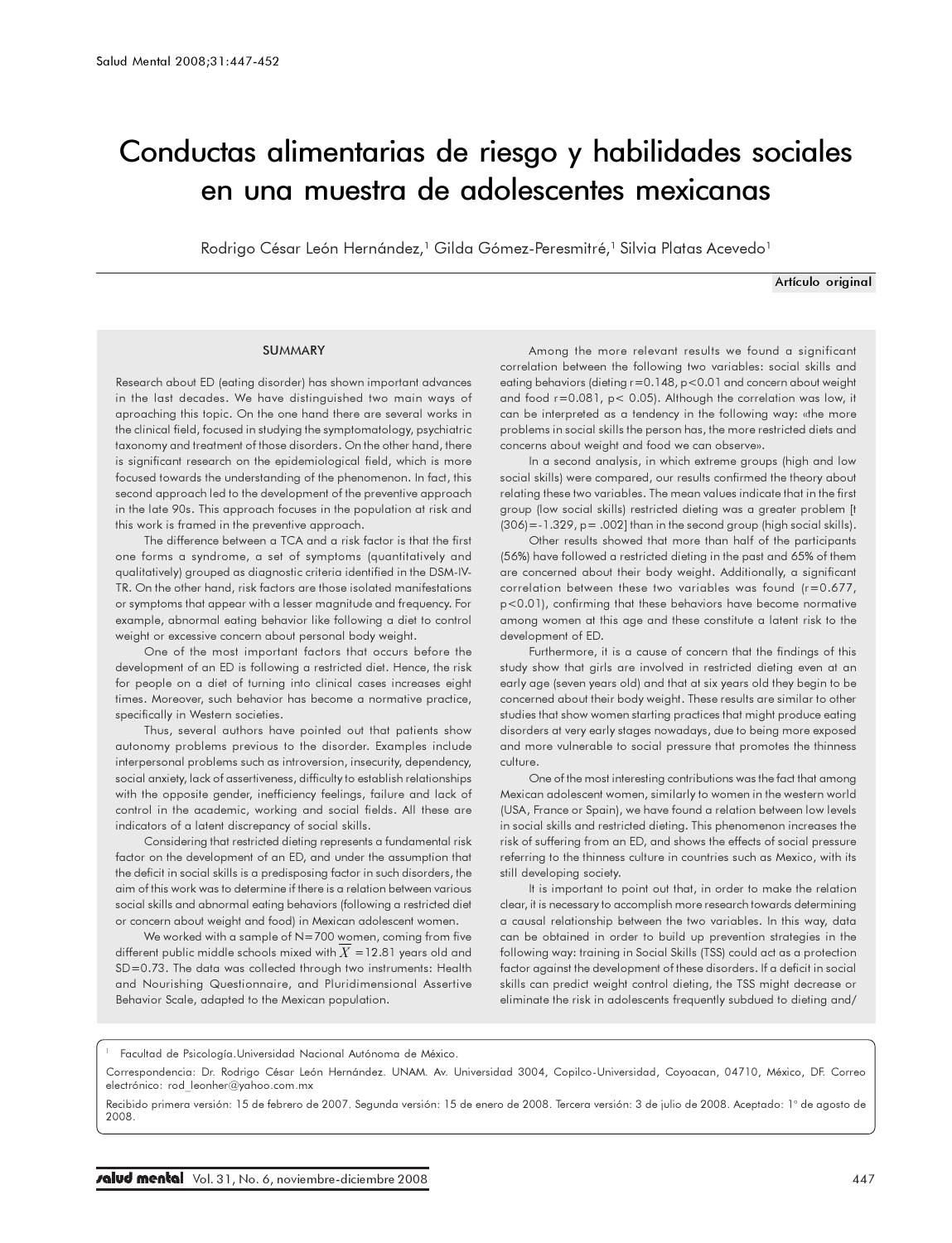or show risky eating behavior as a consequence of social pressure towards thinness.

Among the limitations of this study we can mention that the results cannot be generalized from the particular study sample. For this purpose we propose working with probabilistic samples and with different features, as well as implementing a new analysis that could show the specific social skills in which the problem is accentuated. This would contribute to search the possible causal link between the variables «social skills» and «risk eating behaviors».

Key words: Eating disorders, risk factors, restricted dieting, social skills, student women.

#### RESUMEN

En las investigaciones relacionadas con los trastornos de la conducta alimentaria (TCA) se distinguen dos vertientes principales. Por una parte proliferan los trabajos en el ámbito clínico, éstos se enfocan en la sintomatología, en esclarecer la taxonomía psiquiátrica y en el tratamiento de dichos trastornos. Por otra parte, se constata la investigación en el ámbito epidemiológico, la cual está más enfocada en la comprensión del fenómeno. De esta segunda vertiente se deriva, a principios de la década de los noventa, el enfoque preventivo, el cual centra su interés en la población de riesgo. Es en este enfoque en el cual se enmarca el presente trabajo.

La distinción entre un TCA y un factor de riesgo es que el primero conforma un síndrome, un conjunto de síntomas (cuantitativa y cualitativamente) agrupados como criterios diagnósticos señalados en el DSM-IV-TR, mientras que los factores de riesgo son aquellas manifestaciones o síntomas aislados que se presentan con menor magnitud y frecuencia.

El presente trabajo tuvo como objetivo determinar si existe relación entre las variables: habilidades sociales y conductas

# INTRODUCCIÓN

La investigación en el ámbito de los trastornos de la conducta alimentaria (TCA) ha mostrado importantes avances en las últimas tres décadas. Estas investigaciones se distinguen porque abordan el tema desde dos vertientes principales. Por una parte se encuentran los trabajos en el ámbito clínico, éstos se enfocan en la sintomatología, en la taxonomía psiquiátrica y en el tratamiento de dichos trastornos. Por otra parte, se constata la investigación en el ámbito epidemiológico, la cual esta más enfocada en la comprensión del fenómeno. De esta segunda vertiente se derivaron, a principios de la década de los noventa, las estrategias de prevención, las cuales centran su interés en la población de riesgo.

De acuerdo con autores mexicanos los factores de riesgo son aquellas condiciones (estímulos, conductas, características personales y del entorno) que inciden en el estado de salud, incrementan la probabilidad de enfermar y facilitan las condiciones para la manifestación de la misma. La distinción entre un TCA y un factor de riesgo es que el primero conforma un síndrome —un conjunto de síntomas (cuantitativa y cualitativamente) agrupados como criterios alimentarias anómalas (seguimiento de dieta restringida y preocupación por el peso y la comida) en mujeres adolescentes mexicanas.

Se trabajó con una muestra de N=700 mujeres de cinco distintas secundarias públicas mixtas con  $X = 12.81$  de edad y DE=0.73. Los datos se recopilaron mediante dos instrumentos: el Cuestionario de Alimentación y Salud, y la Escala Pluridimensional de Conducta Asertiva adaptada a población mexicana.

Entre los resultados de mayor relevancia se encontró una correlación significativa entre las variables: habilidades sociales y conductas alimentarias anómalas (dieta r=0.148, p< 0.01 y preocupación por el peso y la comida r=0.081, p< 0.05). Aunque la correlación fue baja resultó ser positiva, esto se puede interpretar como una tendencia en la siguiente dirección: «A mayor problemática en habilidades sociales, mayor seguimiento de dieta restringida y mayor preocupación por el peso y la comida».

En un segundo análisis en el cual se compararon grupos extremos (nivel alto y nivel bajo de habilidades sociales), se encontraron resultados que confirman la relación entre estas variables. El valor de las medias indica que en el grupo con nivel bajo de habilidades sociales se reportó una mayor problemática durante el seguimiento de una dieta restringida [t (306)=-1.329, p=.002], comparado con el grupo de nivel alto de habilidades.

Una de las aportaciones más interesantes fue el hecho de que entre las adolescentes mexicanas, a semejanza de mujeres que habitan en países de primer mundo como EU, Francia y España, se encontró una relación entre niveles bajos de habilidades sociales y el seguimiento de una dieta restringida. Este fenómeno incrementa el riesgo de padecer un TCA y pone de manifiesto el efecto de la presión social con referencia a la cultura de la delgadez en países como México, que es una sociedad en vías de desarrollo.

Palabras clave: Trastornos alimentarios, factores de riesgo, dieta restringida, habilidades sociales, mujeres estudiantes.

diagnósticos de la anorexia, bulimia o trastorno de la conducta alimentaria no especificado señalados en el DSM-IV-TR—,<sup>1</sup> mientras que los factores de riesgo son aquellas manifestaciones o síntomas aislados que se presentan con menor magnitud y frecuencia.<sup>2</sup> De acuerdo con el modelo propuesto por Levine y Smolak,<sup>3</sup> no hay distinción entre las entidades diagnósticas porque el supuesto subyacente es que la psicopatología es similar en estos trastornos.

La conducta dietaria representa uno de los factores de riesgo de mayor peso y precede el desarrollo de los trastornos alimentarios.<sup>4-6</sup> De acuerdo con algunos autores,<sup>7</sup> el riesgo relativo de los dietantes de convertirse en casos clínicos es ocho veces mayor que el de los no dietantes.

En países de primer mundo, el seguimiento de dietas restringidas ha alcanzado el nivel de prácticas normativas. Así, el realizar dietas con propósitos de control de peso se ha convertido en un fenómeno promovido, aceptado y reforzado por la sociedad. Cada vez más gente se involucra en el inicio de estas prácticas sin asistencia profesional, pasando por alto los riesgos para la salud a los que se exponen.

En países en desarrollo, como en el caso de México, el seguimiento de dichas prácticas es cada vez más popular, se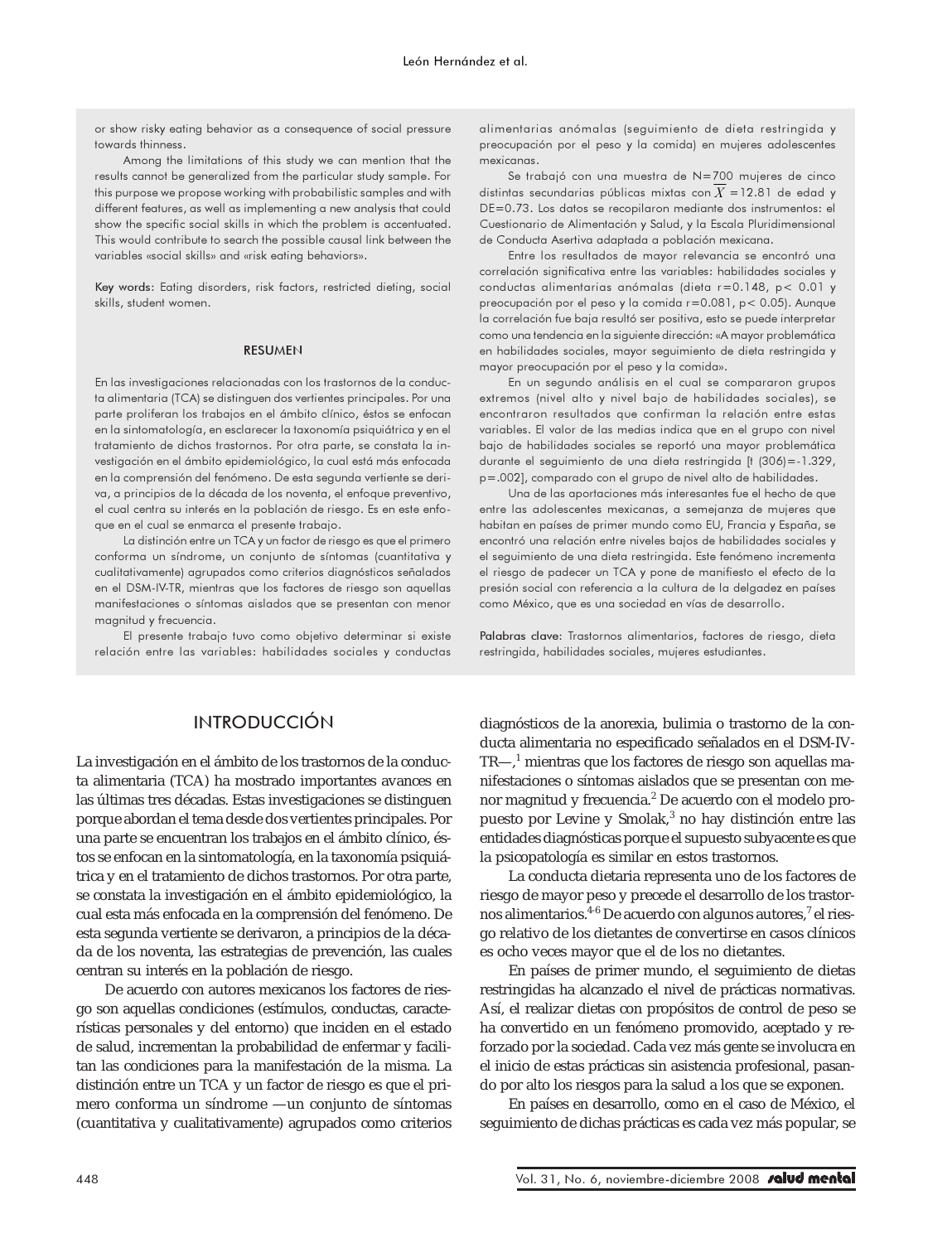observa que los patrones alimentarios restrictivos también se han convertido en una conducta «normal» ampliamente aceptada.<sup>8</sup> Además, se ha documentado un punto crítico de riesgo en adolescentes mujeres de 11 años, quienes presentan los más altos porcentajes de factores de riesgo asociados con imagen corporal y seguimiento de dieta restringida, en comparación con adolescentes de distintos grupos etarios.<sup>9</sup>

De acuerdo con algunos estudios existen diferentes causas que han provocado la creciente popularidad de las dietas, entre ellas destaca el poder de los estereotipos sociales sobre la delgadez, que está asociada erróneamente con la belleza, salud y el autocontrol.<sup>7</sup> Cabe destacar que son las mujeres quienes se ven más afectadas por la presión social y consecuentemente se involucran en dietas para bajar de peso, desarrollan trastornos del comer y se someten a intervenciones quirúrgicas que ponen en riego su salud.<sup>10,11</sup>

Por otra parte, es importante mencionar a los factores de riesgo de índole cognitivo-conductual, en particular «la preocupación por el peso y la comida», que hace referencia a los sentimientos de culpa que surgen debido a la forma de comer, a la lucha que se sostiene por no comer, así como a las conductas que se siguen para no subir de peso y, que a su vez, contribuyen a exacerbar la conducta dietaria.<sup>5,8</sup>

Otra de las variables de estudio fue el nivel de habilidades sociales. Diversos autores coinciden al señalar que previamente al trastorno estos pacientes presentan problemas de autonomía e independencia, problemas interpersonales como introversión, inseguridad, dependencia, ansiedad social, falta de aserción, dificultad para relacionarse con el sexo opuesto, sensación de ineficacia, fracaso y falta de control en el ámbito escolar, laboral y social.<sup>12-14</sup>

En otro estudio se señala que existen factores predisponentes en la anorexia tales como: la dificultad para expresar con palabras afectos, emociones y deseos; necesidad de aprobación externa para mantener la autoestima y desarrollar autonomía,15 indicadores todos éstos de una latente dificultad en el ámbito de las habilidades sociales.

De este modo, el seguimiento de dieta restringida representa un factor de riesgo medular en el desarrollo de un TCA, e igualmente el déficit de habilidades sociales constituye un factor predisponente de dichos trastornos. En el presente trabajo se tiene como objetivo determinar si existe relación entre las variables: habilidades sociales y conductas alimentarias anómalas (seguimiento de dieta restringida y preocupación por el peso y la comida) en mujeres adolescentes mexicanas.

# METODOLOGÍA

### **Participantes**

Se trabajó con una muestra no probabilística intencional de N=700 mujeres que estudiaban primero, segundo y tercer grado de secundaria, de entre 12 y 15 años de edad  $(\overline{X}$  =12.81 y DE=0.73) provenientes de cinco distintas secundarias públicas mixtas del área metropolitana.

#### Instrumentos

Para la recolección de datos se aplicaron dos instrumentos:

- 1. Cuestionario de Alimentación y Salud (Gómez-Peresmitré 1998). Se utilizó la Sección B «Conducta alimentaria y estrés», y la Sección K «Imagen corporal y actitud negativa hacia la obesidad». Igualmente se tomaron en cuenta dos factores de la Escala de Factores de Riesgo Asociados con Trastornos Alimentarios (EFRATA): el Factor 2 (preocupación por el peso y la comida) y el Factor 6 (seguimiento de dieta crónica y restringida). La escala tipo Likert está formada por 75 reactivos con cinco opciones de respuesta que van desde «nunca» (puntaje=1), hasta «siempre» (puntaje=5) con una opción intermedia «frecuentemente» (puntaje=3). Tiene un alpha general de .9017 y explica 42.8% de la varianza en su versión para mujeres.
- 2) La Escala Pluridimensional de Conducta Asertiva (EPCA) de Gismero,<sup>16</sup> adaptada a población mexicana.\* El instrumento mostró un buen índice de variabilidad en cada uno de sus 33 reactivos con cuatro opciones de respuesta que van desde «nunca» (puntaje=1), hasta «siempre» (puntaje=4); se obtuvo un alpha general de .84 que explicó 42.9% de la varianza. Además, presentó buena capacidad de discriminación entre el nivel bajo y el nivel alto de habilidades sociales al clasificar al 100% de los casos. El análisis factorial de Componentes Principales con Rotación Ortogonal VARIMAX arrojó siete factores. El criterio de calificación para los dos cuestionarios utilizados en el presente estudio fue «a mayor puntaje, mayor problema».

#### Procedimiento

Se solicitó la colaboración de las autoridades escolares a quienes se les informó los objetivos de la investigación. Además, se pidió el consentimiento firmado a los padres de familia exponiéndoles los objetivos de investigación y la participación voluntaria. Asimismo, se aclaró que los participantes no se expondrían a ningún riesgo y que los datos serían confidenciales, y con fines de investigación. Posteriormente, en los salones de clase se informó a los participantes, de manera clara y sencilla, los fines de la investigación, así como el anonimato de las respuestas y de su participación voluntaria. Igualmente, se solicitó su consentimiento verbal para iniciar la aplicación de los instrumentos (duración aproximada una hora).

<sup>\*</sup>León, HR. Modelos de prevención en trastornos de la conducta alimentaria: Técnicas asertivas/habilidades sociales y psicoeducativas. Proyecto de investigación doctoral. Facultad de Psicología, UNAM, 2008.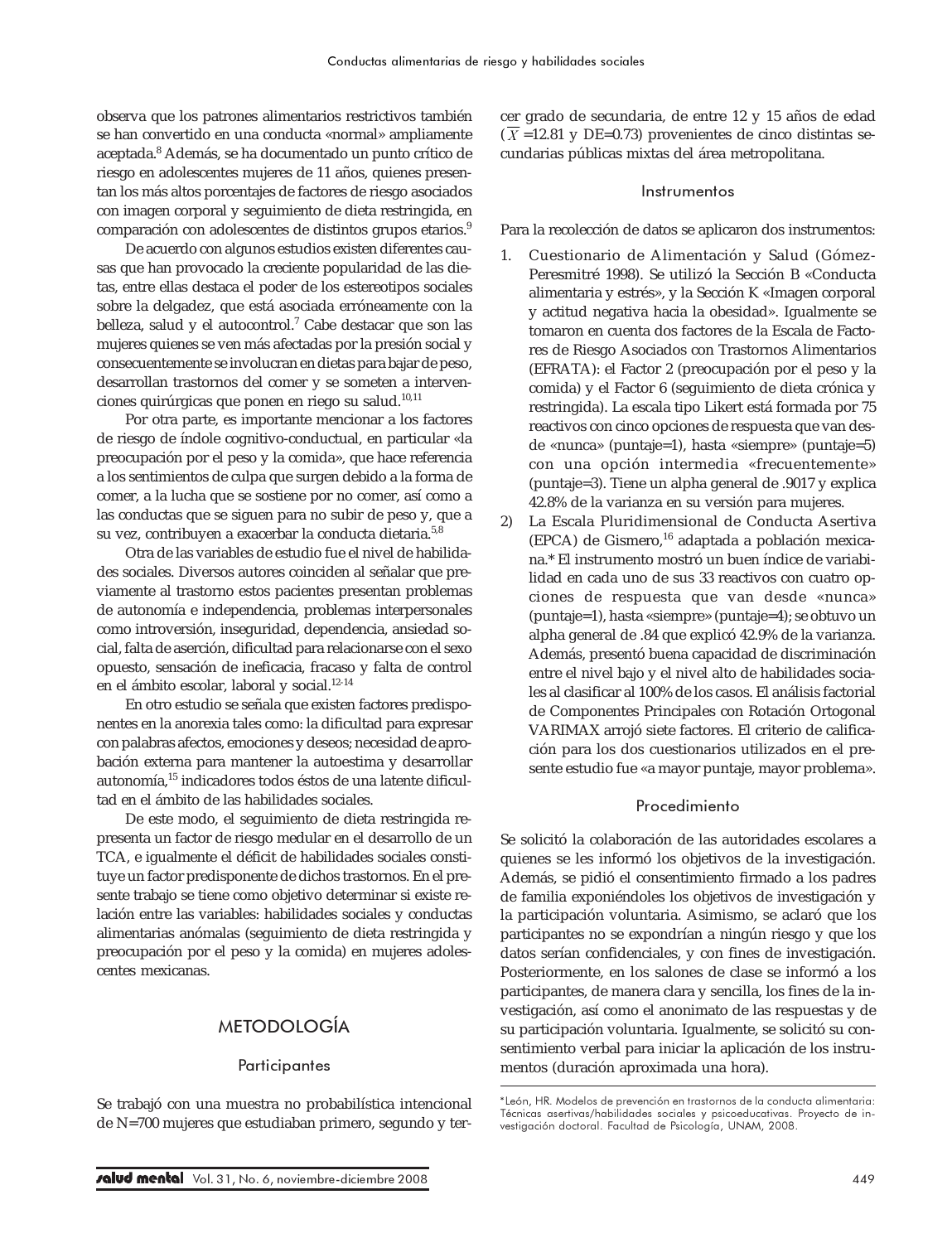Por último, se expusieron los resultados de la investigación a las autoridades, maestros y padres de familia de cada una de las cinco escuelas secundarias que colaboraron en el estudio.

## RESULTADOS

Como se puede observar en la figura 1, las respuestas obtenidas en el Cuestionario de Alimentación y Salud mostraron que poco más de la mitad de las participantes (56%) había hecho dieta restringida alguna vez en su vida, mientras que 44% no se había involucrado en esta práctica.

Con respecto a la preocupación por el peso corporal, 65% de las participantes respondió «Sí» estar preocupada por su peso (figura 1). Estas variables se midieron por medio de los reactivos: «¿Has hecho dieta alguna vez en tu vida?» y «¿Te preocupa tu peso corporal?», ambos con opción de respuesta dicotómica: «sí» o «no».

El rango de edad de inicio de dieta fue de los siete hasta los 15 años con  $\overline{X}$  =11.66 años y DE= 1.27. Asimismo, la edad en la cual les empezó a preocupar su peso corporal abarcó de los seis a los 14 años, con una  $\overline{X}$  =11.38 y DE= 1.2. Como se puede observar, el punto pico de los factores riesgo se sitúa alrededor de 12 años (figura 2). Estas variables fueron analizadas por medio de preguntas abiertas como por ejemplo: «¿A que edad hiciste tu primera dieta?» y «¿A que edad te empezó a preocupar tu peso corporal?»

Cuando se les preguntó a las participantes acerca de cómo se percibían, autopercepción, se puede observar (cuadro 1) que del total de la muestra poco más de la mitad reportó «peso normal» (56%). Los porcentajes restantes se distribuyeron normalmente y disminuyeron hacia los extremos (opciones: «muy gorda» y «muy delgada»).

A diferencia de lo que sucedió con respecto a autopercepción, cuando se les preguntó por el «peso deseado» («¿qué peso te gustaría tener?») se observó que el grueso de la muestra reportó un deseo de disminuir su peso y eligió las siguientes categorías: «menor del que actualmente tengo» (37%) y «mucho menor del que actualmente tengo» (26%) (cuadro 2).



Figura 1. Porcentajes de respuesta a las variables dieta restringida y preocupación por el peso



Figura 2. Porcentajes de respuesta a las variables *ia* qué edad hiciste tu primer dieta? y ¿a qué edad te empezó a preocupar tu peso corporal?

Una vez que se confirmó que entre las participantes existe un deseo de reducir su peso y un alto porcentaje de seguimiento de dieta con propósitos de control de peso, se procedió a aplicar una R de Pearson para determinar la relación entre las siguientes variables: «seguimiento de dieta restringida» (Factor 6 EFRATA), «preocupación por el peso y la comida» (Factor 2 EFRATA) y «habilidades sociales» (EPCA).

Como se puede observar en el cuadro 3, se confirmó una correlación positiva y estadísticamente significativa entre seguimiento de dieta restringida y preocupación por el peso y la comida (R=0.68, p<0.01). Es decir, a mayor preocupación por el propio peso y lo que se come, mayor será la conducta dietante o viceversa, ya que esta relación no es causal.

Respecto a la relación entre las variables asociadas con una conducta alimentaria anómala y habilidades sociales,

Cuadro 1. Distribución porcentual de la variable autopercepción del peso corporal

| Categorías de autopercepción         | %     |
|--------------------------------------|-------|
| Obesa-muy gorda                      | 4.1   |
| Con sobrepeso-gorda                  | 23.1  |
| Peso normal-ni gorda ni delgada      | 56.2  |
| Por abajo del normal-delgada         | 15.1  |
| Muy por abajo del normal-muy delgada | 1.5   |
| Total                                | 100.0 |

Cuadro 2. Distribución porcentual de la variable peso deseado

| Qué peso te gustaría tener               | %     |
|------------------------------------------|-------|
| Mucho menor del que actualmente tengo    | 25.9  |
| Menor del que actualmente tengo          | 36.6  |
| El mismo que tengo                       | 30.0  |
| Más alto del que actualmente tengo       | 6.7   |
| Mucho más alto del que actualmente tengo | 0.6   |
| Total                                    | 100.0 |
|                                          |       |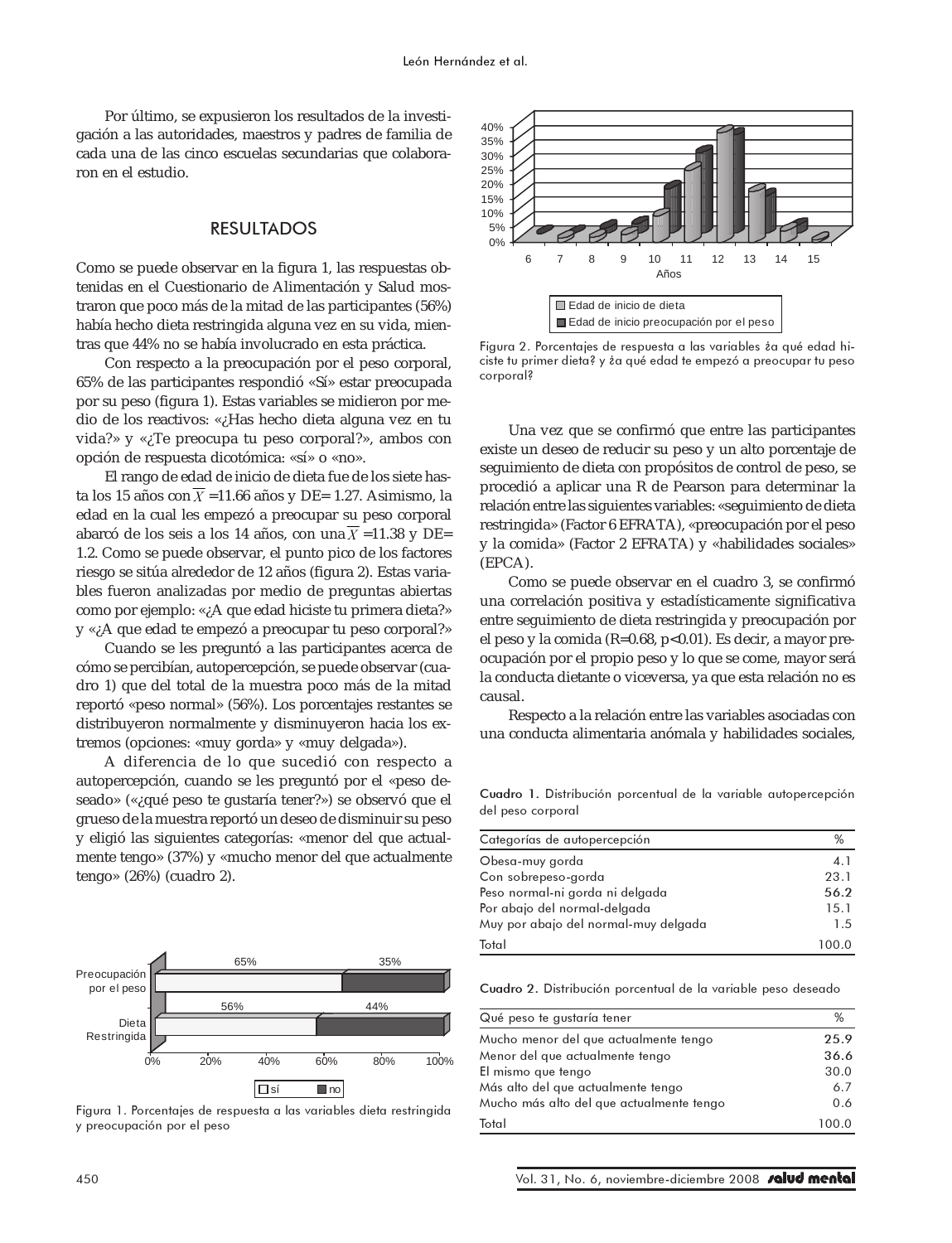Cuadro 3. Correlaciones (R de PEARSON) entre habilidades sociales, seguimiento de dieta restringida y preocupación por el peso y la comida

|                                                | Habilidades<br>Sociales (HS) | Seguimiento de<br>Dieta Restringida |
|------------------------------------------------|------------------------------|-------------------------------------|
| Seguimiento de Dieta<br>Restringida (SDR)      | $0.15**$                     |                                     |
| Preocupación por el Peso<br>y la Comida (PPyC) | $0.08*$                      | $.68*$                              |

\*Correlación significativa a nivel 0.05 (2-tailed)

\*\*Correlación significativa a nivel 0.01 (2-tailed)

se encontró una correlación baja entre habilidades sociales y seguimiento de dieta restringida (R=0.15, p<0.01), y entre habilidades sociales y preocupación por el peso y la comida (R=0.08, p<0.05). Sin embargo, aunque la correlación fue baja, resultó ser positiva y estadísticamente significativa dado el tamaño grande de la muestra (cuadro 3). Dicha relación se puede interpretar sólo como una tendencia en la siguiente dirección: a mayor problemática en habilidades sociales mayor seguimiento de dieta restringida, y mayor preocupación por el peso y la comida.

Con el propósito de explorar la relación entre las tres variables de estudio, se formaron grupos extremos con la variable: «habilidades sociales por medio de cuartiles». De esta forma, la muestra inicial quedó dividida en tres grupos: Grupo 1 (n=160), nivel alto de habilidades sociales; Grupo 2 (n=392), nivel medio y Grupo 3 (n=148), nivel bajo de habilidades sociales. Además, se realizaron comparaciones entre los grupos 1 y 3 «nivel alto y bajo de habilidades sociales» con respecto a las variables «Seguimiento de dieta restringida» y «Preocupación por el peso y la comida».

La prueba t de Student para muestras independientes mostró una diferencia estadísticamente significativa entre los grupos de habilidades sociales altas y bajas como sigue: a) en la variable «seguimiento de dieta restringida» [t (306)= -1.329, p=.002]. El valor de las medias indica que el grupo con nivel alto de habilidades sociales presenta menor seguimiento de dieta restringida, en comparación con el grupo formado por participantes con niveles bajos de habilidades sociales, quienes presentan en mayor grado esta problemática.

Es decir, cuando existe un bajo nivel de habilidades sociales, mayor es el seguimiento de dieta. b) En la variable «preocupación por el peso y la comida» no se encontraron diferencias estadísticamente significativas entre los grupos de comparación (cuadro 4).

# DISCUSIÓN

Los altos porcentajes de participantes que se preocupan por su peso (65%) y que han realizado dieta (56%) confirman la aseveración de que en México los patrones alimentarios restrictivos también se convierten con el paso del tiempo en una conducta «normal», ampliamente aceptada.<sup>8</sup>

Si se toma en cuenta la edad de las adolescentes  $(\overline{X}$  =12.81 y DE=0.73), así como el promedio de edad de inicio de seguimiento de dieta restringida ( $\overline{X}$  =11.66) y la preocupación por el peso y la comida ( $X = 11.38$ ), se confirma el hallazgo mencionado en estudios previos, el cual señala que alrededor de los 11 años los factores de riesgo que predicen trastornos alimentarios se encuentran en el punto más alto.<sup>9</sup>

Sin embargo, resulta preocupante que los datos de la presente investigación indiquen que a edades tan tempranas (siete años por ejemplo), las niñas ya estén involucradas en conductas dietarias y que a los seis años se empiecen a preocupar por su peso corporal (figura 2). Estos resultados coinciden con otras investigaciones en las que se documenta que las mujeres, cada vez a edades más tempranas, se inician en prácticas que las sitúan en riesgo de padecer un trastorno alimentario,<sup>9</sup> ya que están más expuestas y son más vulnerables ante la presión social que promueve el culto a la delgadez.<sup>17</sup>

Los estudios antes citados pueden explicar el fenómeno que se reportó en el presente estudio, en el que se observa que, aunque el grueso de la población (56%) se percibió con peso normal «ni gorda ni delgada», una gran proporción de las participantes opina que les gustaría pesar «mucho menos» (26%) y «menos» (37%) del peso que tenían en el momento que se realizó la investigación. Cabe señalar, que no se tomaron medidas antropométricas, por tal motivo no se puede comprobar si la autopercepción de las participantes es objetiva y el deseo de bajar de peso se debe a razones de salud. Sin embargo, los altos porcentajes de las participantes que deseaban pesar menos sugieren que es por el deseo de lucir una figura delgada, no saludable. No obstante, se sugiere incluir medidas antropométricas en los estudios dirigidos a explorar conductas de riesgo asociadas con TCA, con el propósito de comprobar si la preocupación por el peso es una inquietud emocional o es el reflejo de una preocupación real.

El resultado de mayor relevancia fue la confirmación de una tendencia al correlacionar las variables «habilidades sociales» y «conductas alimentarias anómalas» en la

Cuadro 4. Comparación por niveles de habilidades sociales y conductas alimentarias anómalas

|                                                                          |                      | Prueba "t de Student para muestras independientes" |                |                                          |                                                 |  |  |
|--------------------------------------------------------------------------|----------------------|----------------------------------------------------|----------------|------------------------------------------|-------------------------------------------------|--|--|
| Variable de estudio                                                      |                      |                                                    |                | Sig.(2 colas) $X$ y DE Habilidades altas | $X$ y DE Habilidades bajas                      |  |  |
| Preocupación por el peso y la comida<br>Seguimiento de dieta restringida | $-3.097$<br>$-1.329$ | 306<br>306                                         | 0.185<br>0.002 | $X = 1.80$ DE=0.73<br>$X = 1.38$ DE=0.54 | $X = 1.91$ DE=0.78<br>$DE = 0.72$<br>$X = 1.61$ |  |  |